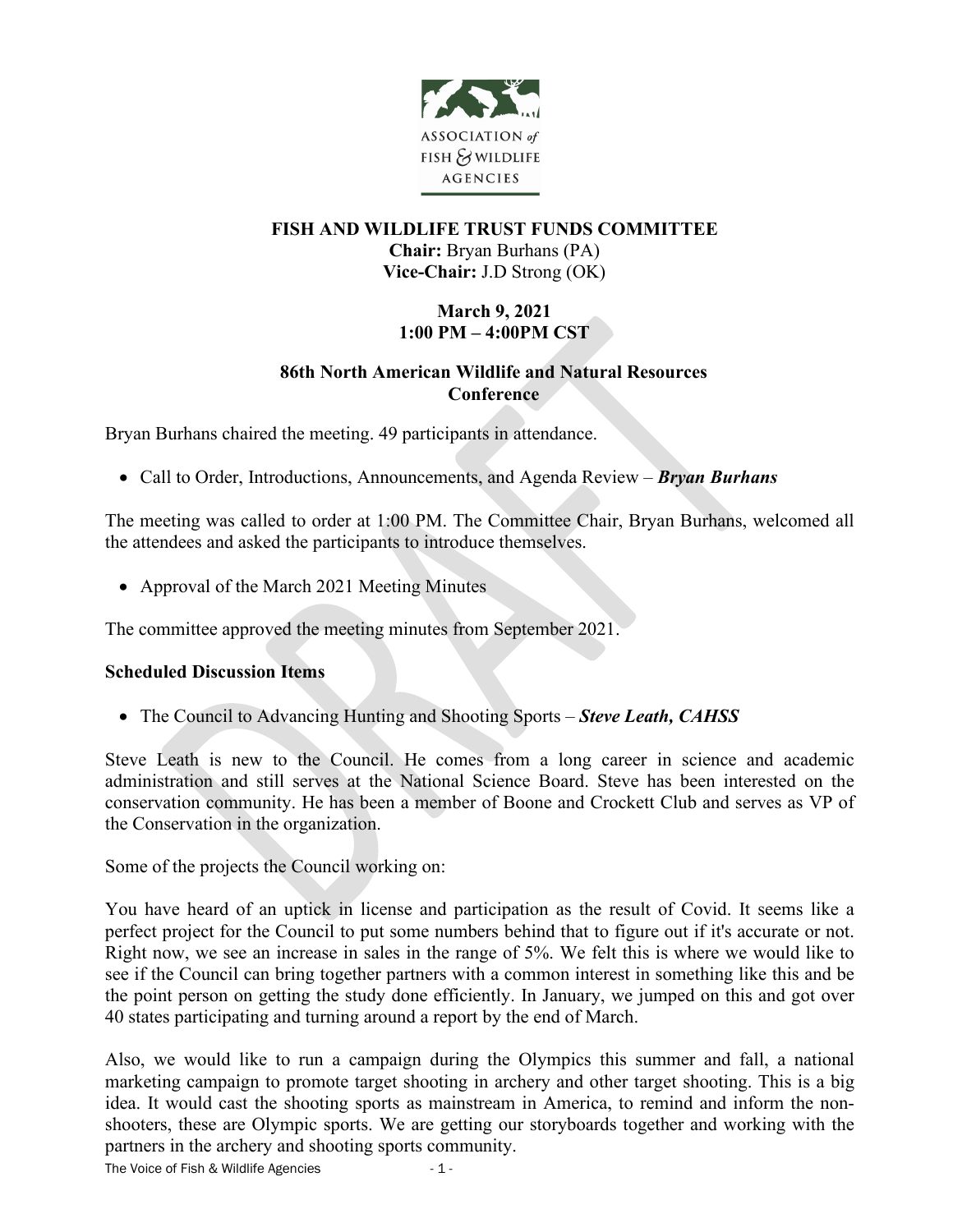Some of the challenges include getting me up to speed. We are still working on staffing. Also, funding is a challenge. It's hard for us to be fully invested and engaged in the R3 campaign when we don't have multiple-year funding, so we will look into requesting a multi-year grant. Some directors I have talked to are supportive of that.

Another challenge is how we are going to diversify our ranks. So, you will see an increase in emphasizing diversity and inclusion in shooting sports as we go forward. The national marketing campaign during the Olympics will be a step in that direction.

*Question: Are you considering any social media or traditional media for advertising strategy during the Olympics?*

These ads are mainly 30-second spots that will drive people to our partners' social media and web pages.

• Industry/Agency Progress & Fish and Wildlife Business Summit *- Jon Gassett, WMI*

The grants were affected because of the pandemic. Industry grant depends a lot on getting out and interacting with industry and state agencies. Trade Shows and most conferences have been canceled or gone virtually this year, so it has been not easy.

Because of flexibility, we could reallocate some of the funds to investigate some emerging issues by Archery Trade Association on excise tax slippage. A product coming from overseas is shipped through amazon or other common carriers indirectly to the consumers in the US and bypassing the excise tax. We contracted Southwick Association to do a preliminary review. We found some significant slippage, and we will spend some more time and resources to investigate that in the future.

This year, under the current grant cycle and Covid restrictions, we pushed significant funding towards Industry Database 2.0 version. It is in the final stages now, and we are doing data entry for all companies and individuals. It will be active shortly, and it will be much more user-friendly than in the past. It used to be only industry contacts that were available for State Directors. This time, we will have statewide contacts and NGO contacts in the system so whoever has a stake in the WSFR program can easily communicate. The database will allow companies to register as excise taxpayers so the states can identify their local taxpayers. We will also incorporate a news feed for industry and state tax issues. It will facilitate Partner with a payer who is a significant initiative that started with NSSF, and now USFWS has embraced it and taken it nationwide.

As we mentioned before, Mitch King has been contracted to work on some excise tax issues and he did a recorded presentation on excise tax for the participants.

# • FET Slippage Update – *Dan Forster, ATA*

The excise tax can be very complicated. The issue is the slippage of excise taxes through the online marketplace facilitators. For US-based manufacturers, there are many regulations to follow. Still, if you are a non-US-based manufacturer selling directly to the consumer, the consumer is considered the importer, and therefore, they are responsible for paying the tax. They don't know there is a tax, and they don't know how to pay it and who knows if they knew they would pay it or not. One of the challenges we have is to try and identify how big the problem is. Several internet marketplaces facilitate archery equipment sales. And we are just trying to make this fair.

Through Multistate Conservation Grant Program funding and WMI, we could do a quick economic analysis of the impact. That study estimated \$2 M - \$10M. That's a significant number, and it will go in only one direction unless it gets addressed.

Not only is all this money is lost to conservation, but also there is unfair play. Between us and ASA, we have initiated some discussions on the hill, and we will continue to do that. Over the last couple of months, we were offered another approach by AFWA, which included language that could be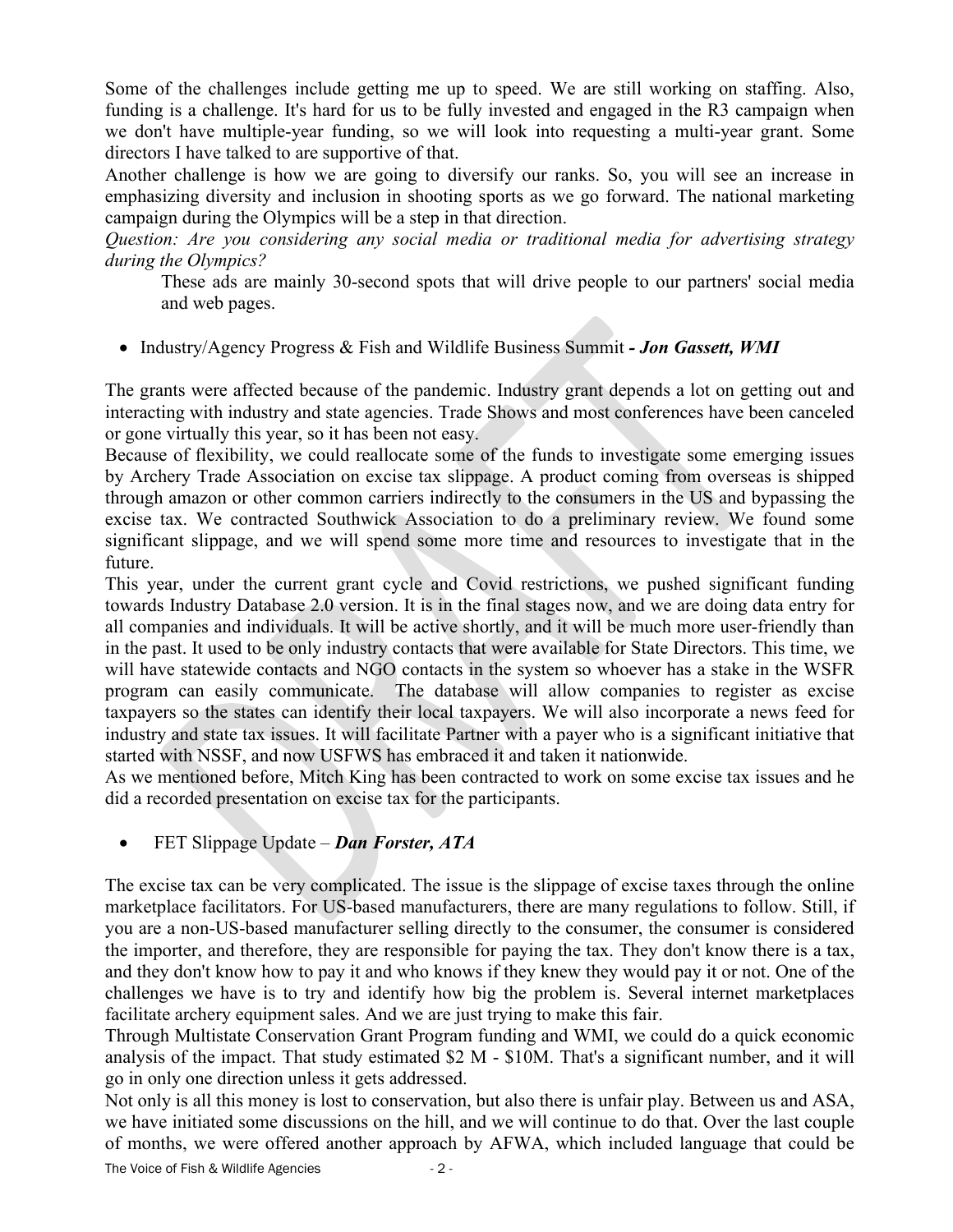inserted in any piece of federal legislation that would ask for a GAO study of this issue. The study would be conducted within 12 months, and they would rely heavily on the work we have done in the past with WMI, Southwick, and others.

It was put forward in the past administration through the Hunting and Shooting Sports Conservation Council. It didn't receive lots of traction. With the new administration, we have recast this issue through the Trust Fund Collection WG to the Deputy secretary. Margo has agreed to engage the administration's interior staff when they get seated. Hopefully, we will have a partner that can reach across the federal agencies with treasury in particular and help work on a solution.

- Wildlife and Sport Fish Restoration Update *Paul Rauch/Tim Smith/Bob Curry, WSFR*
- $\triangleright$  Biden Administration's Priorities
	- o **COVID-19:** Free testing for Americans, ramped-up personal protective equipment (PPE) production while ensuring future American manufacturing of PPE, and "equitable" vaccination.
	- o **The economy:** Aid to states, localities, and businesses; investing in education and healthcare; and making good on an infrastructure upgrade.
	- o **Racial equity:** Ensuring access for people of color to jobs, homeownership, higher education, retirement savings, and other necessities.
	- o **Climate change:** Spending on clean energy, building retrofits, and green infrastructure while helping communities with pollution brunt.
- $\triangleright$  WSFR Administrative Charge
	- o Assigned WSFR AD responsibility for Program: Administration, Management, Oversight
	- o Set funding caps for administration
	- o Requires biennial administrative audits
- $\triangleright$  Shared Administrative Vision Principles:
	- o Promoting efficient grant review, approval, and monitoring processes that support the effective delivery of conservation;
		- Streamlining GrantSolutions (GS) workflow to improve WSFR staff efficiency in the system
		- Adding two fiscal positions in the western regions to improve award processing
		- Developing BMPs between GS and TRACS to improve efficiency and data integrity
	- o Standardizing processes in support of improved efficiency and cross-regional resource sharing;
		- Implemented GrantSolutions in May 2020
		- TRACS data-entry handoff to States in January 2021 creating consistency in performance reporting and real property and facilities inventory management (SF429 waiver)
		- Implement license certification and apportionment modules in TRACS.
- o Prioritizing program integrity and accountability through effective training, data management, financial and performance reporting, policy, and adequate capacity;
	- Increase training
	- Address high-risk processes:
	- Sub-recipient reporting
	- Real property reconciliation
	- In-kind match
		- $\div$  Focus on documentation, valuation, and approvals
		- Develop job aids for State and WSFR staff
		- Develop a distance learning product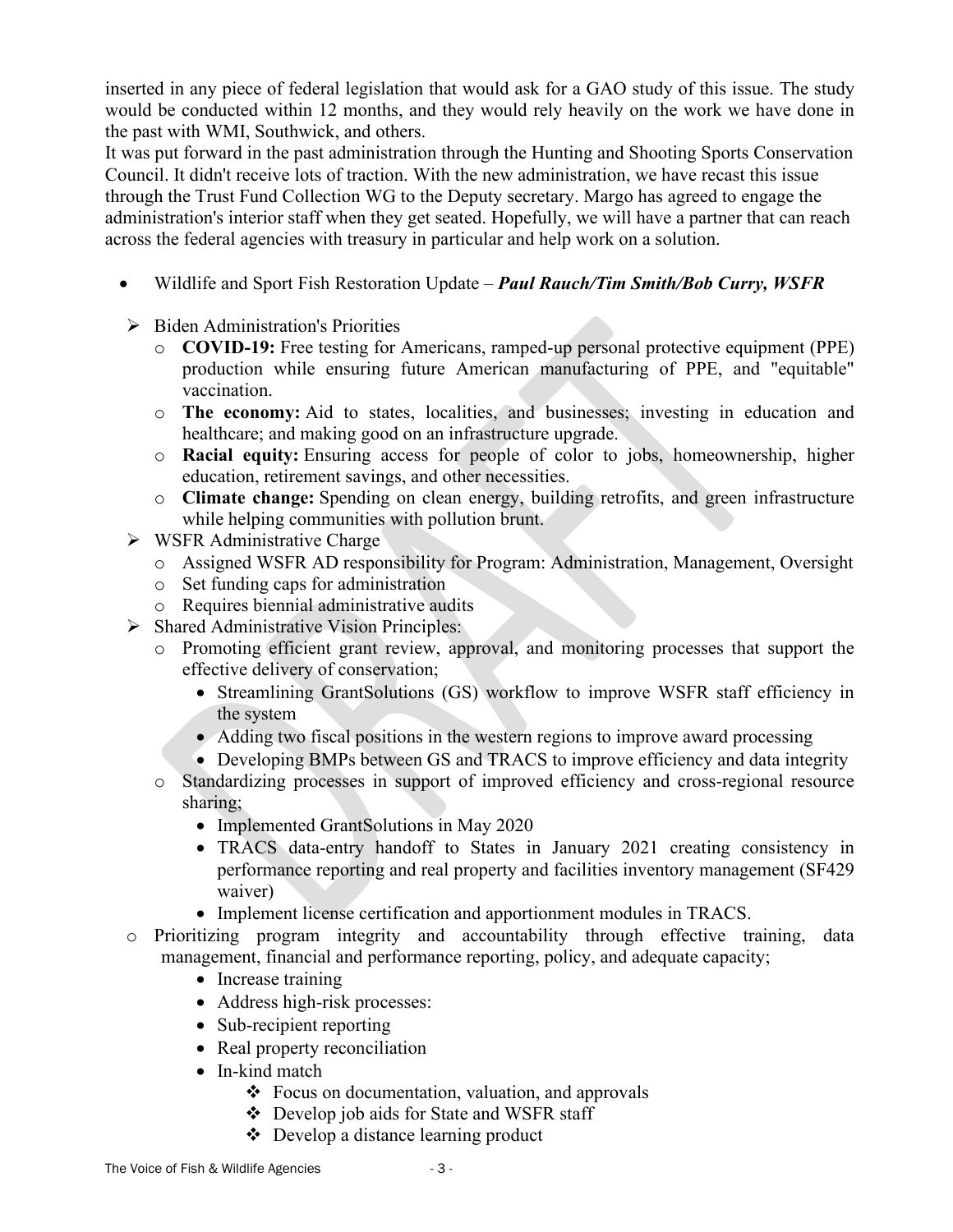- $\div$  Communicate to WSFR staff and State partners that in-kind match is a compliance focus area
- $\triangleleft$  Increase the accountability resulting from in-kind audit findings.
- Adjust audit cycle from 5 to 6 years
- o Providing stakeholder visibility and input on priorities and value propositions; and
	- Honor existing venues (TFC, JTF, FACWG, TWG)
		- Institutionalize communication protocol into all significant decision making, including use of joint SME teams (PR Mod/Tar Mark)
		- Report administrative expense summary at least annually
- o Enhancing strategic communications.
	- Begin Strategic Communications Plan implementation
	- Expand Partner with a Payer
	- Develop TRACS Conservation Viewer requirements

# TRACS Update

TRACS Enhancement Milestones

| Apr. 2020               | <b>Beta Test - 30-day window available for any State/Fed users</b> |
|-------------------------|--------------------------------------------------------------------|
|                         | to help search for "fatal flaws" in the Live system.               |
| June 15, 2020,          | TRACS Release Date. Go Live - System formally released             |
|                         | for use.                                                           |
| September 15, 2020,     | States/AFWA accept January 1, 2021 handoff date.                   |
| <b>January 1, 2021,</b> | Handoff Date (States take on primary data entry                    |
|                         | responsibilities)                                                  |
| March 2, 2021,          | All grants with a January 1 Start date must be entered into        |
|                         | TRACS (within 60 days)                                             |

- TRACS Enhancement Looking Ahead
	- o All 56 States, Territories, and the District of Columbia have at least one trained user.
	- o Nationwide, over 700 users have been trained.
	- o All legacy land acquisition records have been reconciled with States, and 30,000 of those records have been entered in TRACS.
	- o DOI approved TRACS as an alternative to the SF-429 Real Property Status Report.
	- o Pursuing a five-year contracting vehicle to secure long-term technical capacity.
	- o Working with other grant-making/land-owning programs on the use of TRACS.
	- o Developing other modules for License Certification and Apportionment; SWG Effectiveness Measures; and Audits.
- Strategic Communications Plan Looking Ahead *Milestones*
	- o State and Industry audience sections completed March 30, 2020; Approved April 23, 2020
	- o Internal audience section completed August 4, 2020; Approved August 27, 2020

o Expanded Partner with a Payer initiative

# *Next Steps*

- o Develop WSFR "101" materials
- o Explore options for increasing content around WSFR success stories
- o Roll-out plan details; provide training
- o Conduct baseline survey to measure plan effectiveness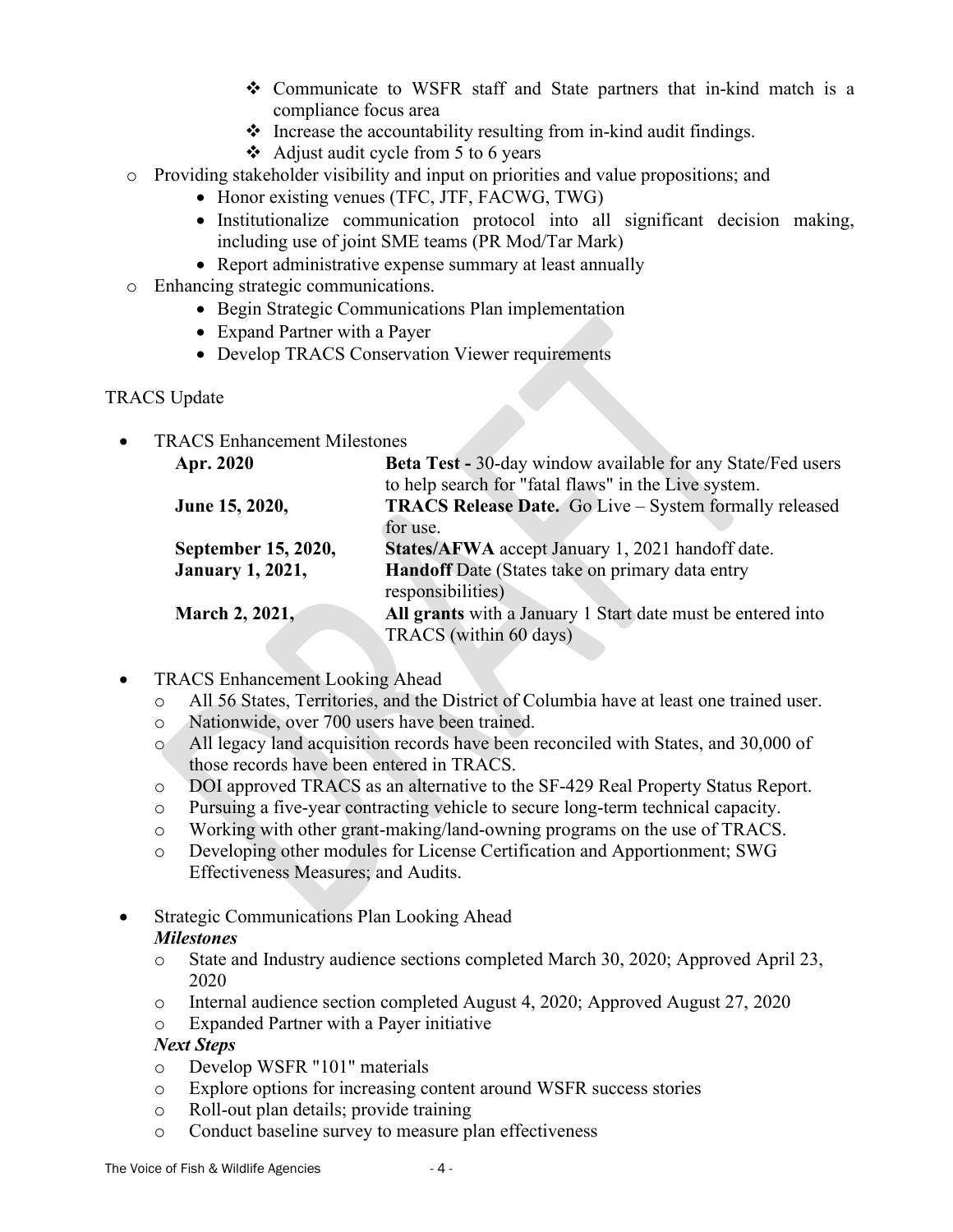• Conservation Viewer

#### *Structure*

| Element 1 | <b>TRACS</b> Data                  |
|-----------|------------------------------------|
| Element 2 | <b>State Success Stories</b>       |
| Element 3 | <b>Custom Reports for Industry</b> |
| Element 4 | <b>Custom Reports by States</b>    |
| Element 5 | Economic Information               |
| Element 6 | National Survey Data               |

# *Next Steps*

| Briefed Trust Funds Collections Working Group                     |
|-------------------------------------------------------------------|
| Brief JTF; Request Comm. Protocol Review                          |
| Present at WMI Business Summit (tentative)                        |
| <b>Present to Trust Funds Committee</b>                           |
| Solicit comments through Comm. Protocol                           |
| Present Wireframes to JTF                                         |
| Handoff to Development Team                                       |
| "Go Live" (Approximately 12 months post initial TRACS Data Entry) |
|                                                                   |

• *WR / SFR Program FY 2021 Apportionments*

| Program                                 | <b>FY 2020</b><br><b>State</b><br><b>Apportionments</b> | <b>FY 2021</b><br><b>State</b><br><b>Apportionments</b> | %<br><b>Increase</b><br><b>or</b><br><b>Decrease</b> | <b>FY 2021</b><br><b>State</b><br><b>Matching</b><br>Funds <sup>'</sup> | <b>FY 2021</b><br><b>TOTAL</b><br>Program |
|-----------------------------------------|---------------------------------------------------------|---------------------------------------------------------|------------------------------------------------------|-------------------------------------------------------------------------|-------------------------------------------|
| <b>Wildlife</b><br><b>Restoration</b>   | \$601.8 M                                               | \$678.9 M                                               | 12.8%<br><b>INCREASE</b>                             | \$169.7 M                                                               | \$848.6 M                                 |
| <b>Sport Fish</b><br><b>Restoration</b> | \$369.7 M                                               | \$392.6 M                                               | 6.2%<br><b>INCREASE</b>                              | \$98.1 M                                                                | \$490.7 M                                 |



*WR/SFR Program FY2020 Cumulative Expenses*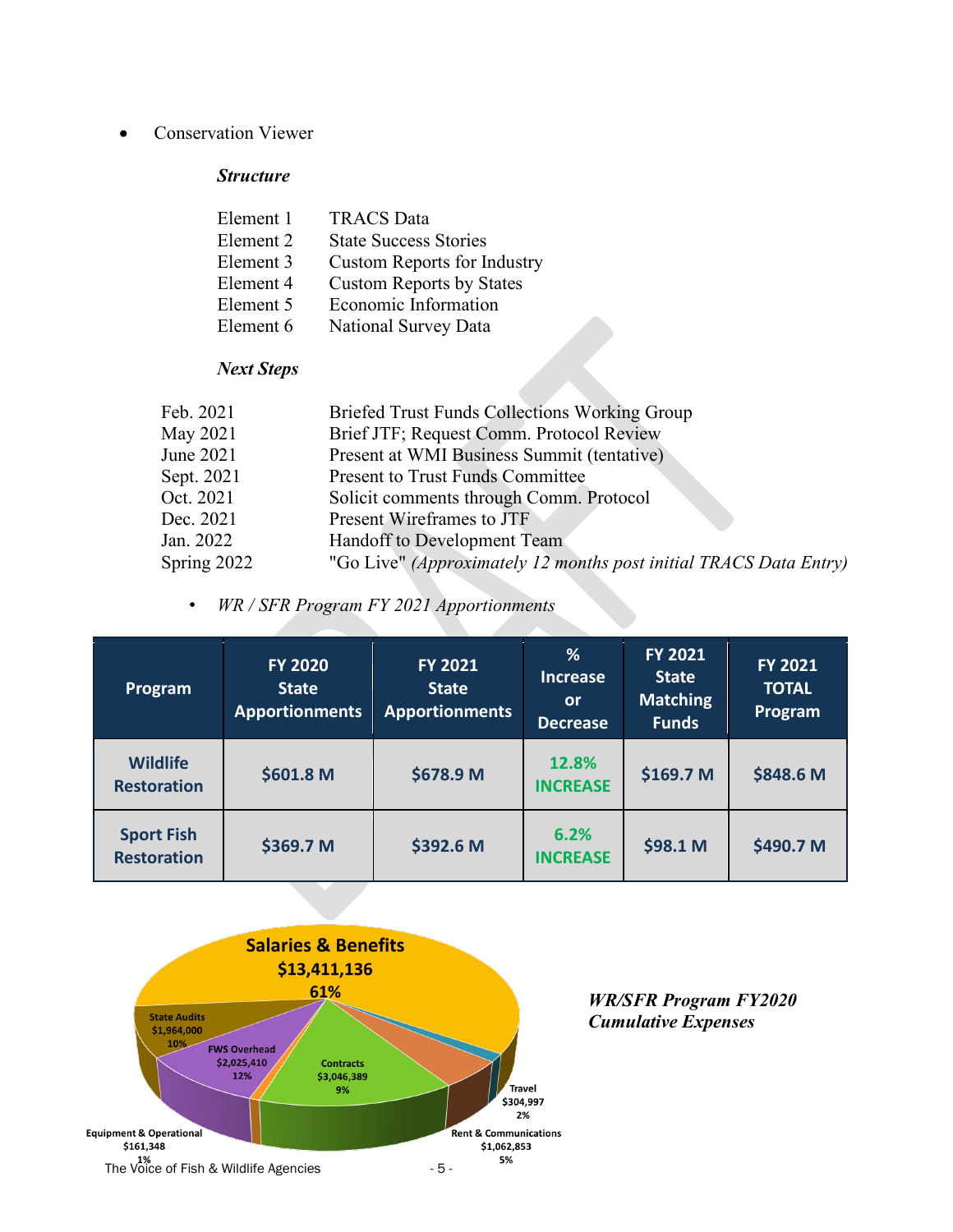

• *State and Tribal Wildlife Grants Apportionments*

| Subprogram             | 2018 Enacted | 2019<br><b>Enacted</b> | 2020<br><b>Enacted</b> | 2021<br><b>Enacted</b> |
|------------------------|--------------|------------------------|------------------------|------------------------|
| <b>SWG Formula</b>     | \$53.0 M     | \$54.0 M               | \$55.0 M               | \$59.0 M               |
| <b>SWG Competitive</b> | \$6.4 M      | \$6.4 M                | \$7.4 M                | \$7.4 M                |
| <b>TWG Competitive</b> | \$4.2 M      | \$4.2 M                | \$5.2 M                | \$6.0 M                |
| <b>STWG Total</b>      | \$63.6 M     | \$64.6 M               | \$67.6 M               | \$72.4 M               |

- Modernizing PR Implementation Team Next Steps
- o SME team finalized draft guidance recommendation consisting of 33 Q&As covering General Implementation, R3, Public Relations and Advertising, and R3-MSCGP.
- o The draft was presented to WSFR Regional Managers and Federal Aid Coordinators Working Group on February 3, 2021 – comments due by February 26.
- o Review of comments currently underway.
- o The team is working hard to complete all comment/review steps and prepare the draft guidance document for the next JTF meeting.
- Wildlife Restoration & Hunter Education Advisory Team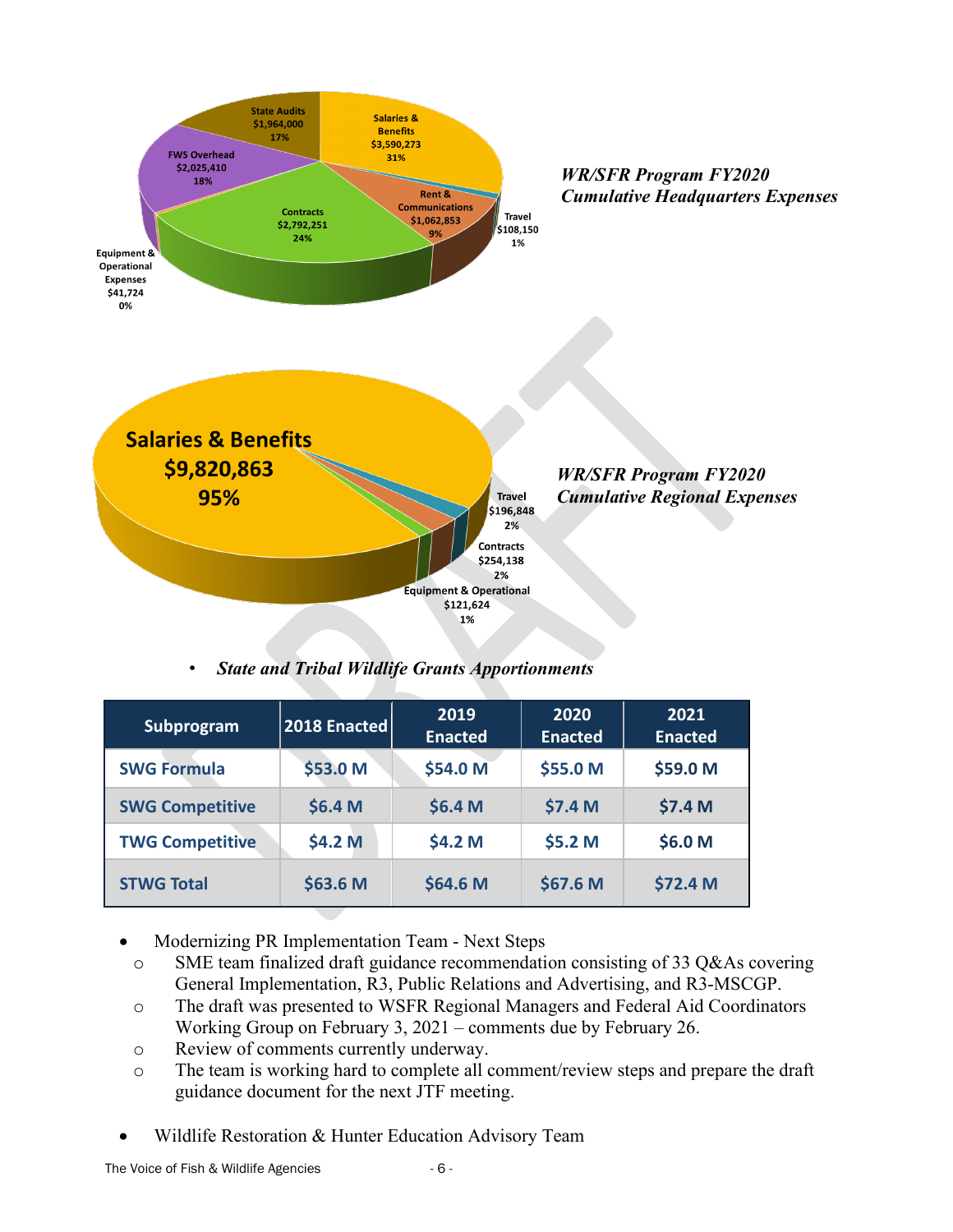- o Responds to grant-related questions regarding the Target Practice and Marksmanship Training Support Act and Modernizing the Pittman Robertson Fund for Tomorrow's Needs Act
- o Posts advisories to provide interim advice while we develop final guidance.
- o 25 advisories posted on the FA Wiki
- 2022 National Survey
	- o State license information will be used to select the sample;
	- o Freshwater/Saltwater split information for the Coastal States will be included;
	- o Target shooting, archery, and motorized boating questions will be added;
	- o The Individual States can buy in to get full reports; and
	- o Contact Richard Aiken at Richard\_Aiken@fws.gov for additional information
- WSFR Policy Update *Known Regulatory Needs Priorities for FY 2021-2022*
- o Tar Mark/PR Mod
- o Cooperative Conservation Initiatives (CCI)
- o Clean Vessel Act (CVA)
- The Federal Aid Coordinators Working Group *Tammy Brooks, FACWG Chair*

The Report and the new roster of the Federal Aid Coordinators Working Group was included with the documents sent in advance to the Trust Fund Committee members.

There are concerns about being able to meet match requirements for grants that use volunteer time. COVID restrictions greatly reduced the number of volunteer activities.

Also, Grant Solutions is a significant concern for the Federal-Aid Coordinators Working Group (FACWG) and Federal Aid Coordinators (FACs) in the next year. One of the concerns is about duplication of effort between TRACS and Grant Solutions and the increased burden on state FACs. The go-live date for Grant Solutions was May 18, 2020.

Grant Solutions does not currently allow States to manage their agency user access profiles resulting in access issues and delays in locating and submitting grant applications and reporting. There have also been instances of unauthorized people from different states/agencies making changes to financial reports.

These are the two main points I wanted to raise from my update.

• Joint Federal/State Task Force on Federal Assistance Policy (JTF) Update - *Paul Rauch, WSFR*

The purpose of the Task Force (composed of Service and State Fish and Wildlife agency personnel) is to provide a process for the Service and State fish and wildlife agencies to identify Program issues of national significance cooperatively and to jointly develop recommendations concerning those issues.

# **JTF Issue ID Protocol**

- *Desired Outcome:* The JTF selects a preferred ID call-for-submissions response method. Selected an online form, and a link was provided in the call for issues Memo.
- *Action Item:* WSFR will revise the submissions process based on the JTF's decision, prepare the 2021 request memo, garner Co-Chair signatures, and distribute the memo by the first week of January 2021 (distributed January 8, 2021)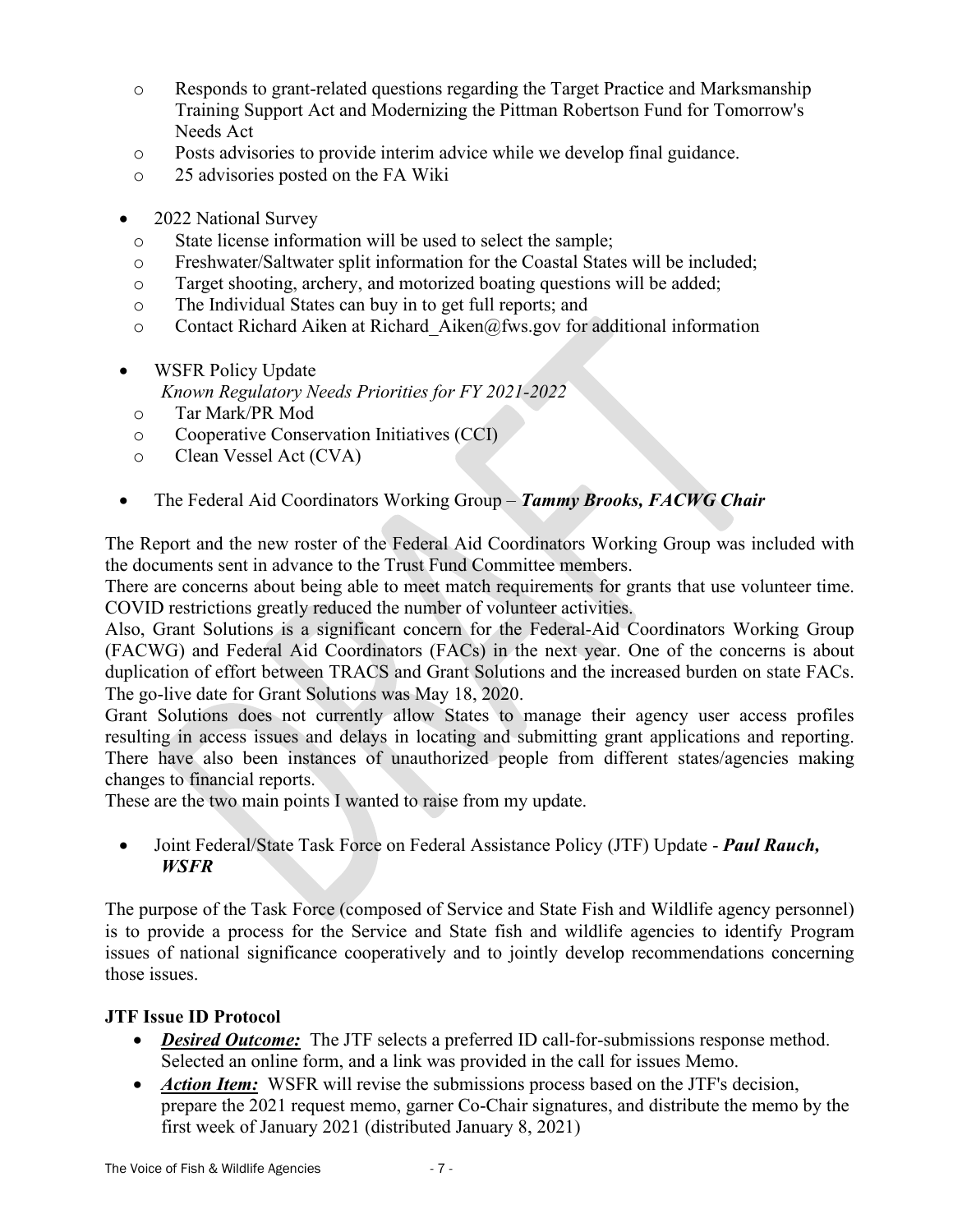### **Policy Development Protocol Update - Update from Modernizing PR Implementation Guidance Team**

- *Desired Outcome:* Provide updates to JTF and answer any questions.
- *Action Item*: NONE

# **WR/HE Advisory Team - Update on Team activities and resources**

- *Desired Outcome:* Provide update and location of Advisories
- *Action Item:* WSFR will provide a link to the Advisories, and Paul will ask Ron Regan about including the link in the Director's Line.

# **NBCI Audit Issue**

- *Desired Outcome:* Provide an update to the JTF to the audit CAP, WSFR's response status, and address any questions.
- *Action Item*: NONE

# **TRACS Update**

- *Desired Outcome:* Provide an update to the JTF on the enhancement roll-out, SWG Effectiveness Measures, and the Conservation Viewer, and address any questions
- *Action Item*: NONE

# **Trust Fund Collection Working Group: February 17, 2021**

The TFCWG was chartered in 2005, to encourage cooperation and enhance communication among parties with interests and roles in the payment, prediction, collection, management, administration and expenditures of excise taxes, and import duties that finance the Sport Fish Restoration and Boating Trust Fund and the Federal Aid to Wildlife Restoration Fund. This is a unique cycle of tax collection and disbursement which unites the manufacturers of sport fishing and hunting equipment and the anglers, boaters, hunters, and recreational shooters through their purchase of taxed items associated with the pursuit of their sports. These taxes and duties collected are the funding sources for the wildlife, sport fish, and boating programs that provide critical funds to State and Territory wildlife, fish, and boating agencies to manage the Nation's fish and wildlife resources enjoyed by millions of Americans.

# **U.S. Treasury COVID-19 Relief for Federal Excise Tax (FET) in 2020**

- The Internal Revenue Service (IRS) issued Notices 2020-48 and 2020-55, which delayed Form 720 FET filing and payment.
- Tax and Trade Bureau (TTB) issued Circular 2020-2, which allowed delayed Form 5300.26 filing/payment.

# **Imported Goods**

- IRS analyzing imports and identifying non-tax filers.
- The American Sportfishing Association and the Archery Trade Association (ATA) held a series of informational meetings with committee staffers of Senate and House committees of jurisdiction on taxation slippage.

# **Outreach and Education**

• Federal Agencies are committed to providing outreach and education at industry trade shows and events.